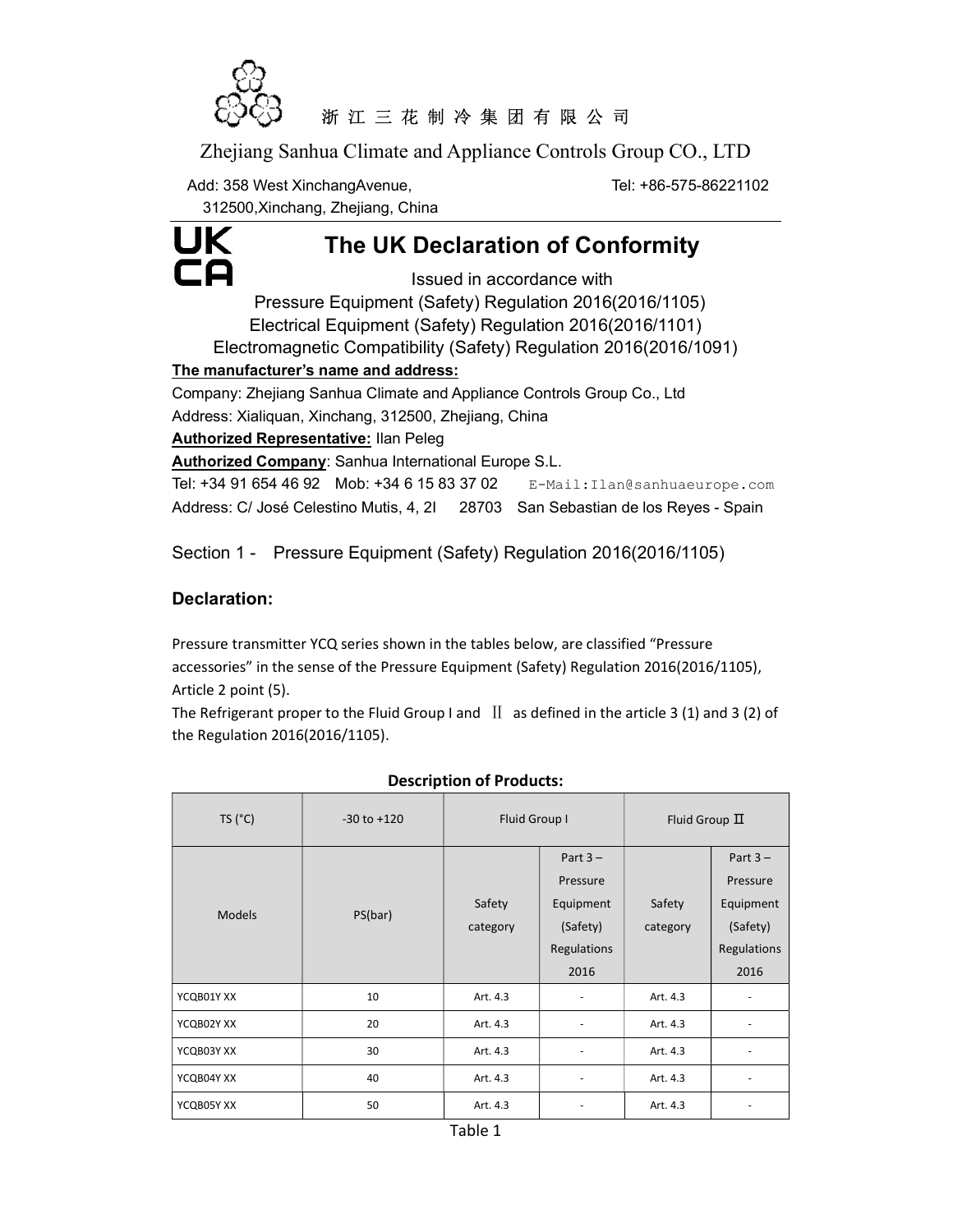| TS (°C)       | $-40$ to $+80$ | Fluid Group I      |                                                                        | Fluid Group $\Pi$  |                                                                        |
|---------------|----------------|--------------------|------------------------------------------------------------------------|--------------------|------------------------------------------------------------------------|
| <b>Models</b> | PS(bar)        | Safety<br>category | Part $3 -$<br>Pressure<br>Equipment<br>(Safety)<br>Regulations<br>2016 | Safety<br>category | Part $3 -$<br>Pressure<br>Equipment<br>(Safety)<br>Regulations<br>2016 |
| YCQC01Y XX    | 10             | Art. 4.3           |                                                                        | Art. 4.3           |                                                                        |
| YCQC02Y XX    | 20             | Art. 4.3           |                                                                        | Art. 4.3           |                                                                        |
| YCQC03Y XX    | 30             | Art. 4.3           |                                                                        | Art. 4.3           |                                                                        |
| YCQC04Y XX    | 40             | Art. 4.3           | ۰                                                                      | Art. 4.3           | ٠                                                                      |
| YCQC05Y XX    | 50             | Art. 4.3           |                                                                        | Art. 4.3           | $\overline{\phantom{a}}$                                               |

Table 2

| TS (°C)       | $-40$ to $+125$ | Fluid Group I      |                                                                        | Fluid Group $\Pi$  |                                                                        |
|---------------|-----------------|--------------------|------------------------------------------------------------------------|--------------------|------------------------------------------------------------------------|
| <b>Models</b> | PS(bar)         | Safety<br>category | Part $3 -$<br>Pressure<br>Equipment<br>(Safety)<br>Regulations<br>2016 | Safety<br>category | Part $3 -$<br>Pressure<br>Equipment<br>(Safety)<br>Regulations<br>2016 |
| YCQB09LXX     | 90              | <b>NA</b>          |                                                                        | Art. 4.3           |                                                                        |
| YCQB15L XX    | 150             | <b>NA</b>          |                                                                        | Art. 4.3           |                                                                        |
| YCQC09L XX    | 90              | <b>NA</b>          | ٠                                                                      | Art. 4.3           | ٠                                                                      |
| YCQC15L XX    | 150             | <b>NA</b>          | ٠                                                                      | Art. 4.3           | ٠                                                                      |

Table 3

x positions are variable

y position can be "H" or "L"

#### Note:

All the models listed in the table above classified as "Art. 4.3" aren't subjected to the Essential Safety Requirements set out in the Pressure Equipment (Safety) Regulation 2016(2016/1105), Article 2 because their characteristics are below or equal to the limits fixed in Article 6 (c) (i) of the same Regulation. As mentioned in the Directive all these products have a nominal size "DN" below or equal to :

a) 25mm for refrigerants belonging to Fluid Group I

b) 32mm for refrigerants belonging to Fluid Group  $\rm \Pi$ 

Therefore, according to requirements of Article 4 (1) (c) (i) them:

 Are designed and manufactured in accordance with a sound engineering practice in order to ensure safe use.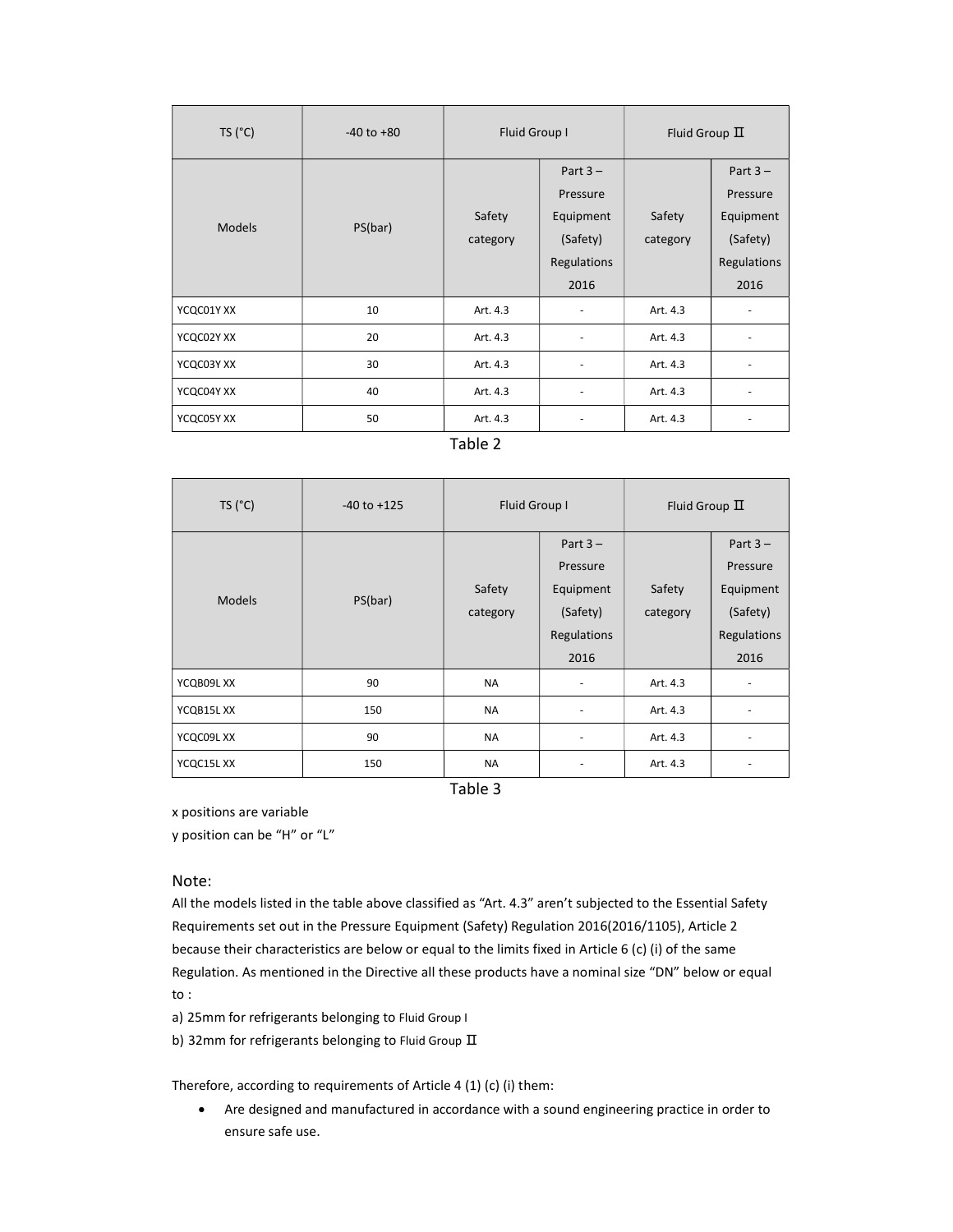- Are accompanied by adequate instructions for use
- Bear markings to permit identification of the manufacturer
- Don't bear CE or UKCA marking referred to in Article 8
- Are not accompanied by a "Declaration of Conformity" to Pressure Equipment (Safety) Regulation 2016(2016/1105)

Covered by this declaration is in conformity with the following directives, standards or other normative documents, provided that the product is used in accordance with our instructions:

- BS EN 12284:2003 Refrigerating systems and heat pumps. Valves. Requirements, testing and marking
- BS EN 378-2:2016 Refrigerating systems and heat pumps. Safety and environmental requirements. Basic requirements, definitions, classification and selection criteria

Section 2 - Electrical Equipment (Safety) Regulation 2016(2016/1101)

#### Declaration:

Pressure transmitter YCQ series shown in the table 1-3, are in conformity to the following standards as required by the Electrical Equipment (Safety) Regulation 2016(2016/1101).

Covered by this declaration is in conformity with the following directives, standards or other normative documents, provided that the product is used in accordance with our instructions:

Automatic electrical controls for household and similar use – Part 1 : General requirements (BS) EN 60730-1:2017-05 ; (BS) EN 60730-1:2016; (BS) EN 60730-1:2016/A1:2019;

With sub-clauses 7/8/9/10/11/12/13/18/19/20/21/27

Additional test has been performed in order to allow the usage of the present electrical device with Flammable refrigerants as described in the BS EN-378-1/2012-08 Annex F section F.2.3.

Household and similar electrical appliances – Safety (BS)EN 60335-2-24 :2019-11; (BS)EN 60335-2-24 :2010/A1:2019

With sub-clauses 22.110

Household and similar electrical appliances – Safety (BS)EN 60335-2-89:2018-10; (BS)EN 60335-2-89:2010/A2:2017

With sub-clauses 22.109

Household and similar electrical appliance – Safety

(Particular requirements for electrical heat pumps, air conditioner, dehumidifiers) (BS)EN 60335-2-40/2014-01

(BS)EN 60335-2-40/2003 + A11/2004 + A12/2005 + A1/2006 + A2/2009 + A13/2012

- With sub-clauses 22.116(no electrical component, which could be a source of ignition in case of normal operation or in the event of a leak)
- With sub-clauses 22.117 and Annex BB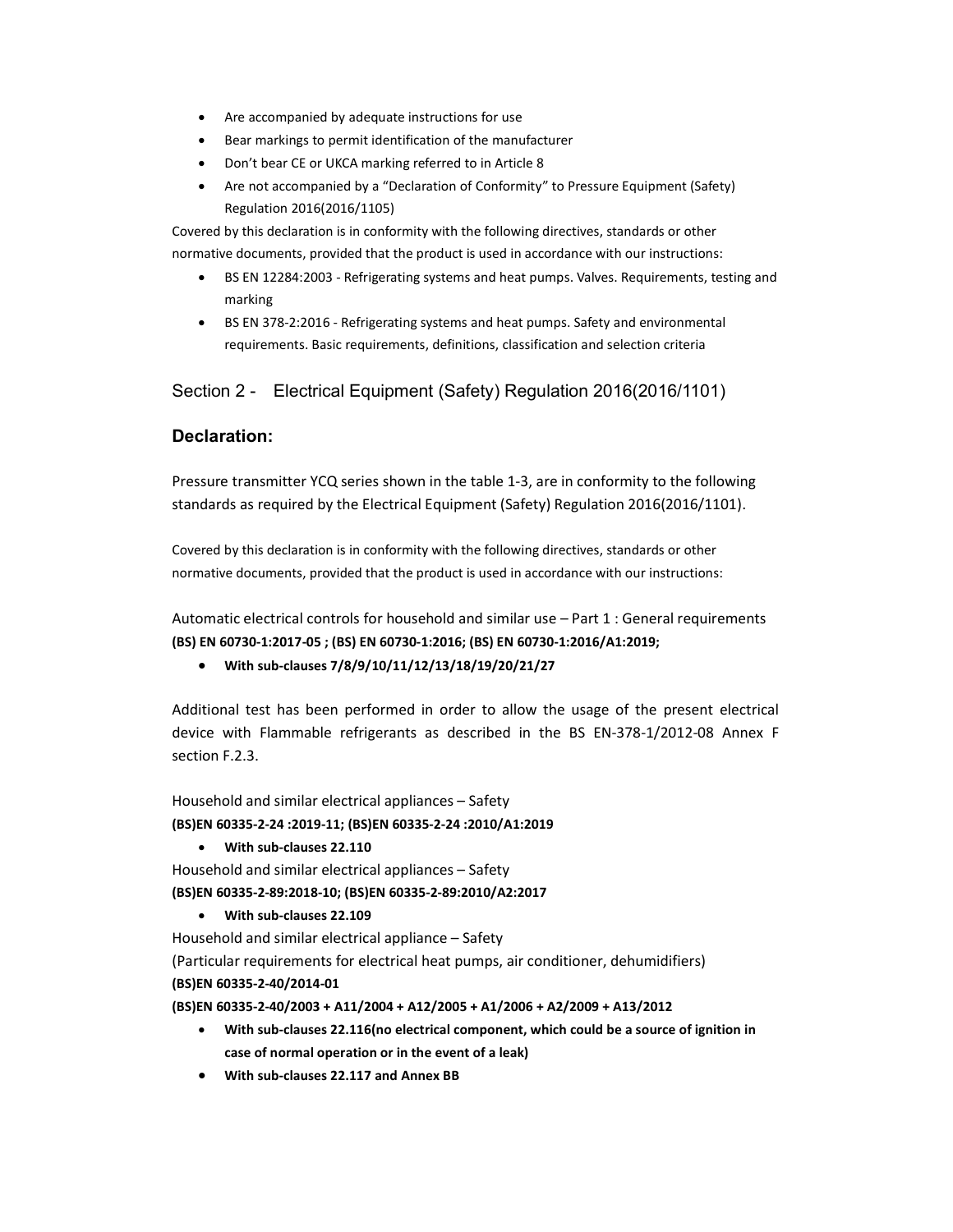#### Note:

The applicability of the Equipment (Safety) Regulation 2016(2016/1101) is limited to the coil models with voltage rating of between 50 and 1000 V for alternating current and between 75 and 1500 V for direct current.

All the products excluded by the Equipment (Safety) Regulation 2016(2016/1101) respects the following requirements:

- Are designed and manufactured in accordance with a sound engineering practice in order to ensure safe use.
- Are accompanied by adequate instructions for use
- Bear markings to permit identification of the manufacturer
- Don't bear CE or UKCA marking referred to in Article 39
- Are not accompanied by a "Declaration of Conformity" to Equipment (Safety) Regulation 2016(2016/1101) - SCHEDULE8(Regulation 8)

Section 3 -Electromagnetic Compatibility (Safety) Regulation 2016(2016/1091)

#### Declaration:

The Products specified by "Description" fulfill the requirements of above UK Regulation and is in line with below mentioned BS standards. Unauthorized modifications will make this declaration invalid.

### Description:

1. Pressure transmitter YCQB series

Applicable Standards for Testing:

| Test Item                                                                | <b>Basic standards</b>                                  | Results  |
|--------------------------------------------------------------------------|---------------------------------------------------------|----------|
| <b>Radiated Emissions</b>                                                | <b>BS EN</b><br>55011:2009+A1:2010/CISPR11:2009+A1:2010 | Complied |
| <b>Conducted Emissions</b>                                               | <b>BS EN</b><br>55011:2009+A1:2010/CISPR11:2009+A1:2010 | Complied |
| Electrostatic discharge immunity test                                    | BS EN 61000-4-2: 2009                                   | Complied |
| Radiated, radio-frequency, electromagnetic<br>field Immunity             | BS EN 61000-4-3:2006, +A1:2007, +A2:2010                | Complied |
| Electrical fast transient/burst immunity                                 | BS EN 61000-4-4: 2012                                   | Complied |
| Immunity to conducted disturbances, induced<br>by radio-frequency fields | BS EN 61000-4-6: 2014                                   | Complied |